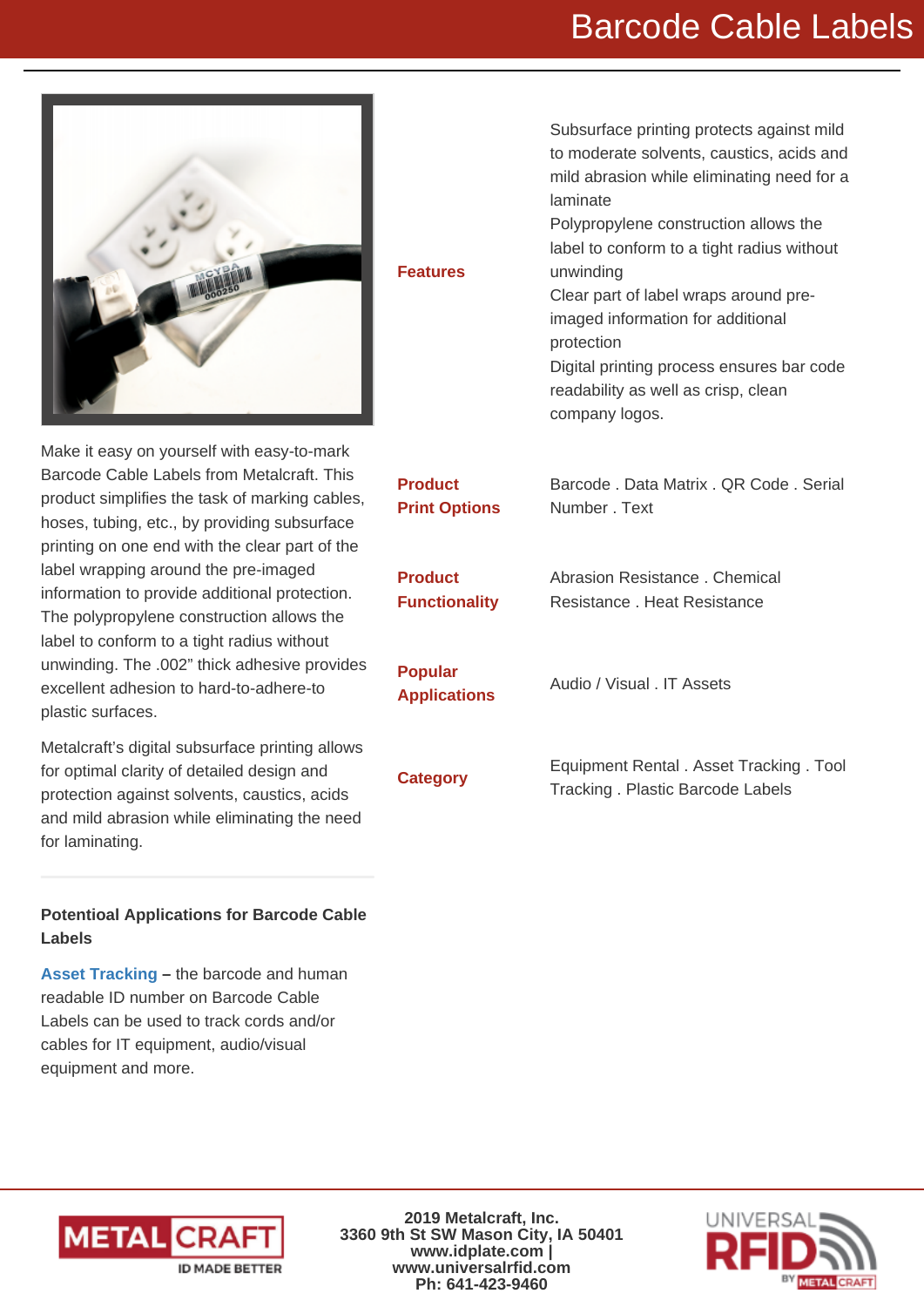## Barcode Cable Labels

| <b>Specifications Data</b>  |                                                                                                                                                                                                                                                                                                                                                                                                |  |  |  |
|-----------------------------|------------------------------------------------------------------------------------------------------------------------------------------------------------------------------------------------------------------------------------------------------------------------------------------------------------------------------------------------------------------------------------------------|--|--|--|
| <b>Material</b>             | .002" thick clear polypropylene                                                                                                                                                                                                                                                                                                                                                                |  |  |  |
| Bar Code &<br>Serialization | Barcode and human-readable equivalent is digitally printed - providing excellent clarity and easy scanning. Code 39 is the standard<br>symbology with a range of 2.7 to 9.4 CPI (characters per inch). Optional linear and 2D symbologies available. Although this product is<br>primarily marketed as a bar code product, we can produce it with human-readable numbers only or unserialized. |  |  |  |
| Label Copy                  | The label copy may include block type, stylized type, logos or other designs                                                                                                                                                                                                                                                                                                                   |  |  |  |
| Colors                      | Standard colors include black, red, yellow, green, blue, orange, purple, dark blue. Custom spot colors are also available at no additional<br>charge. Due to contrast needed for the bar code scanner, all bar codes are black.                                                                                                                                                                |  |  |  |
| <b>Standard Adhesive</b>    | .002" thick low surface energy, pressure-sensitive adhesive. This adhesive provides excellent adhesion to plastic surfaces, uneven<br>surfaces and even slightly oily surfaces.                                                                                                                                                                                                                |  |  |  |
| <b>Sizes</b>                | $2.125" \times 5"$ ; 2" $\times 11"$                                                                                                                                                                                                                                                                                                                                                           |  |  |  |
| Packaging                   | Shipped on convenient rolls with scrap matrix removed for ease of removal. Cartons are clearly marked to indicate serial numbers of<br>labels.                                                                                                                                                                                                                                                 |  |  |  |

## **Chemical Testing**

Chemical Test Data

#### **Temperature Testing**

Bar Code Cable Labels are able to withstand intermittent heat exposure to 250°F.



**2019 Metalcraft, Inc. 3360 9th St SW Mason City, IA 50401 www.idplate.com | www.universalrfid.com Ph: 641-423-9460**